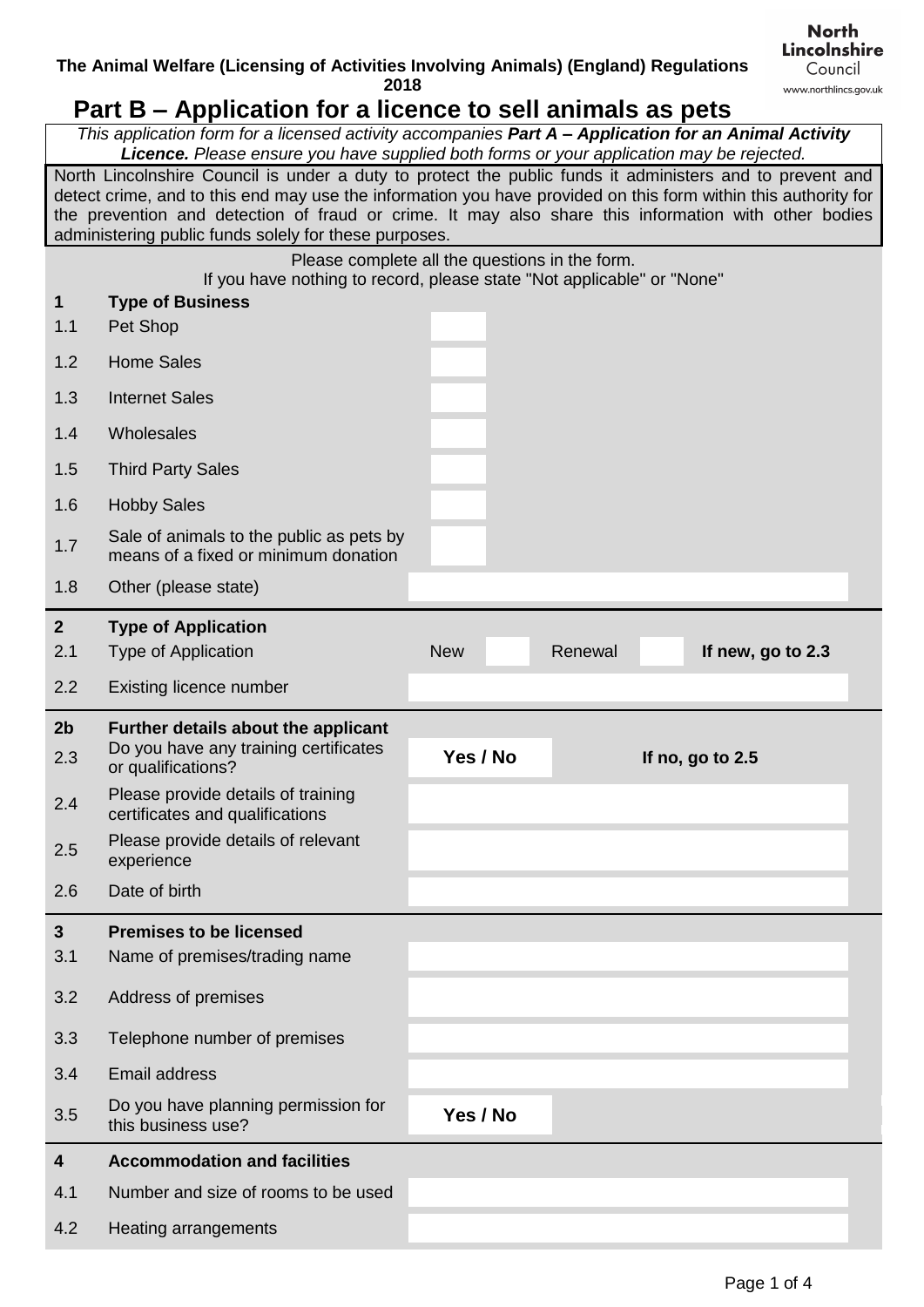|      |                                                                                                    | $M$ ovinsum | Details of | Age at |
|------|----------------------------------------------------------------------------------------------------|-------------|------------|--------|
| 5    | <b>Animals to be sold</b><br>Please provide details of the animals to be sold                      |             |            |        |
| 4.11 | When the premises is closed what<br>arrangements are in place to ensure<br>the welfare of animals? |             |            |        |
| 4.10 | Do you keep and maintain a register<br>of animals?                                                 | Yes / No    |            |        |
| 4.9  | Fire precautions/equipment and<br>arrangements in the case of fire                                 |             |            |        |
| 4.8  | Isolation facilities for the control of<br>infectious diseases                                     |             |            |        |
| 4.7  | Arrangements for disposal of excreta,<br>bedding and other waste material                          |             |            |        |
| 4.6  | Facilities for food storage &<br>preparation                                                       |             |            |        |
| 4.5  | Water supply                                                                                       |             |            |        |
| 4.4  | Lighting arrangements (natural &<br>artificial)                                                    |             |            |        |
| 4.3  | Method of ventilation of premises                                                                  |             |            |        |

|      | <b>Type</b>                                                  |          | <b>Maximum</b><br><b>Number</b> | וט כומווט<br>accommodation<br>including size | ny <del>o</del> al<br>which to<br>be sold |
|------|--------------------------------------------------------------|----------|---------------------------------|----------------------------------------------|-------------------------------------------|
| 5.1  | Dogs / puppies                                               | Yes / No |                                 |                                              |                                           |
| 5.2  | Cats / kittens                                               | Yes / No |                                 |                                              |                                           |
| 5.3  | Chipmunks                                                    | Yes / No |                                 |                                              |                                           |
| 5.4  | Rabbits & cavies                                             | Yes / No |                                 |                                              |                                           |
| 5.5  | <b>Hamsters</b>                                              | Yes / No |                                 |                                              |                                           |
| 5.6  | Rats, mice & gerbils                                         | Yes / No |                                 |                                              |                                           |
| 5.7  | Larger domesticated mammals,<br>e.g. goats, pot-bellied pigs | Yes / No |                                 |                                              |                                           |
| 5.8  | Primates e.g. marmosets                                      | Yes / No |                                 |                                              |                                           |
| 5.9  | Parrots, parakeets and macaws                                | Yes / No |                                 |                                              |                                           |
| 5.10 | Pigeons                                                      | Yes / No |                                 |                                              |                                           |
| 5.11 | Other large birds (please<br>specify)                        | Yes / No |                                 |                                              |                                           |
| 5.12 | Budgerigars, finches and other<br>small birds                | Yes / No |                                 |                                              |                                           |
| 5.13 | <b>Tortoises</b>                                             | Yes / No |                                 |                                              |                                           |
| 5.14 | <b>Snakes and lizards</b>                                    | Yes / No |                                 |                                              |                                           |
| 5.15 | <b>Tropical fish</b>                                         | Yes / No |                                 |                                              |                                           |
| 5.16 | Marine fish                                                  | Yes / No |                                 |                                              |                                           |
| 5.17 | Cold water fish                                              | Yes / No |                                 |                                              |                                           |
| 5.18 | Any other species (please<br>specify)                        | Yes / No |                                 |                                              |                                           |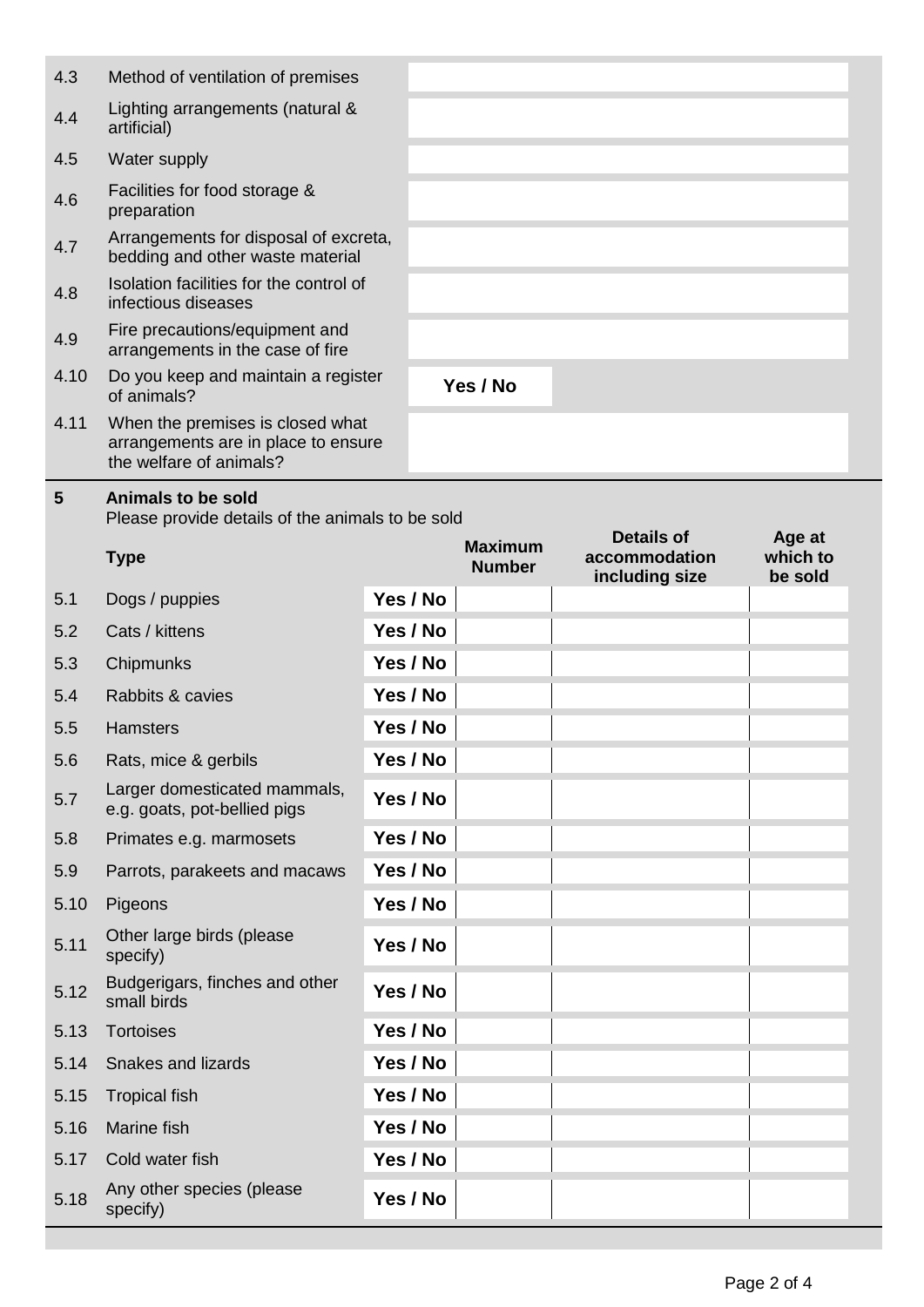| 6<br>6.1  | <b>Veterinary surgeon</b><br>Name of usual veterinary surgeon                                                                                                      |          |                                                                                                 |
|-----------|--------------------------------------------------------------------------------------------------------------------------------------------------------------------|----------|-------------------------------------------------------------------------------------------------|
| 6.2       | Company name                                                                                                                                                       |          |                                                                                                 |
| 6.3       | Address                                                                                                                                                            |          |                                                                                                 |
| 6.4       | Telephone number                                                                                                                                                   |          |                                                                                                 |
| 6.5       | Email address                                                                                                                                                      |          |                                                                                                 |
| 8a<br>8.1 | <b>Emergency key holder</b><br>Do you have an emergency key<br>holder?                                                                                             | Yes / No | If no, go to 9.1                                                                                |
| 8.2       | Name                                                                                                                                                               |          |                                                                                                 |
| 8.3       | Position/job title                                                                                                                                                 |          |                                                                                                 |
| 8.4       | <b>Address</b>                                                                                                                                                     |          |                                                                                                 |
| 8.5       | Daytime telephone number                                                                                                                                           |          |                                                                                                 |
| 8.6       | Evening/other telephone number                                                                                                                                     |          |                                                                                                 |
| 8.7       | <b>Email address</b>                                                                                                                                               |          |                                                                                                 |
| 8.8       | Add another person?                                                                                                                                                | Yes / No | If no, go to 9.1                                                                                |
| 8b<br>8.3 | <b>Emergency key holder 2</b><br>Name                                                                                                                              |          |                                                                                                 |
| 8.4       | Position/job title                                                                                                                                                 |          |                                                                                                 |
| 8.5       | <b>Address</b>                                                                                                                                                     |          |                                                                                                 |
| 8.6       | Daytime telephone number                                                                                                                                           |          |                                                                                                 |
| 8.7       | Evening/other telephone number                                                                                                                                     |          |                                                                                                 |
| 8.8       | Email address                                                                                                                                                      |          |                                                                                                 |
| 9         | <b>Disqualifications and convictions</b><br>been disqualified from:                                                                                                |          | Has the applicant, or any person who will have control or management of the establishment, ever |
| 9.1       | Keeping a pet shop?                                                                                                                                                |          | Yes / No                                                                                        |
| 9.2       | Keeping a dog?                                                                                                                                                     |          | Yes / No                                                                                        |
| 9.3       | Keeping an animal boarding establishment?                                                                                                                          |          | Yes / No                                                                                        |
| 9.4       | Keeping a riding establishment?                                                                                                                                    |          | Yes / No                                                                                        |
| 9.5       | Having custody of animals?                                                                                                                                         |          | Yes / No                                                                                        |
| 9.6       | Has the applicant, or any person who will have control<br>or management of the establishment, been convicted of<br>any offences under the Animal Welfare Act 2006? |          | Yes / No                                                                                        |
| 9.7       | Has the applicant, or any person who will have control<br>or management of the establishment, ever had a<br>licence refused, revoked or cancelled?                 |          | Yes / No                                                                                        |